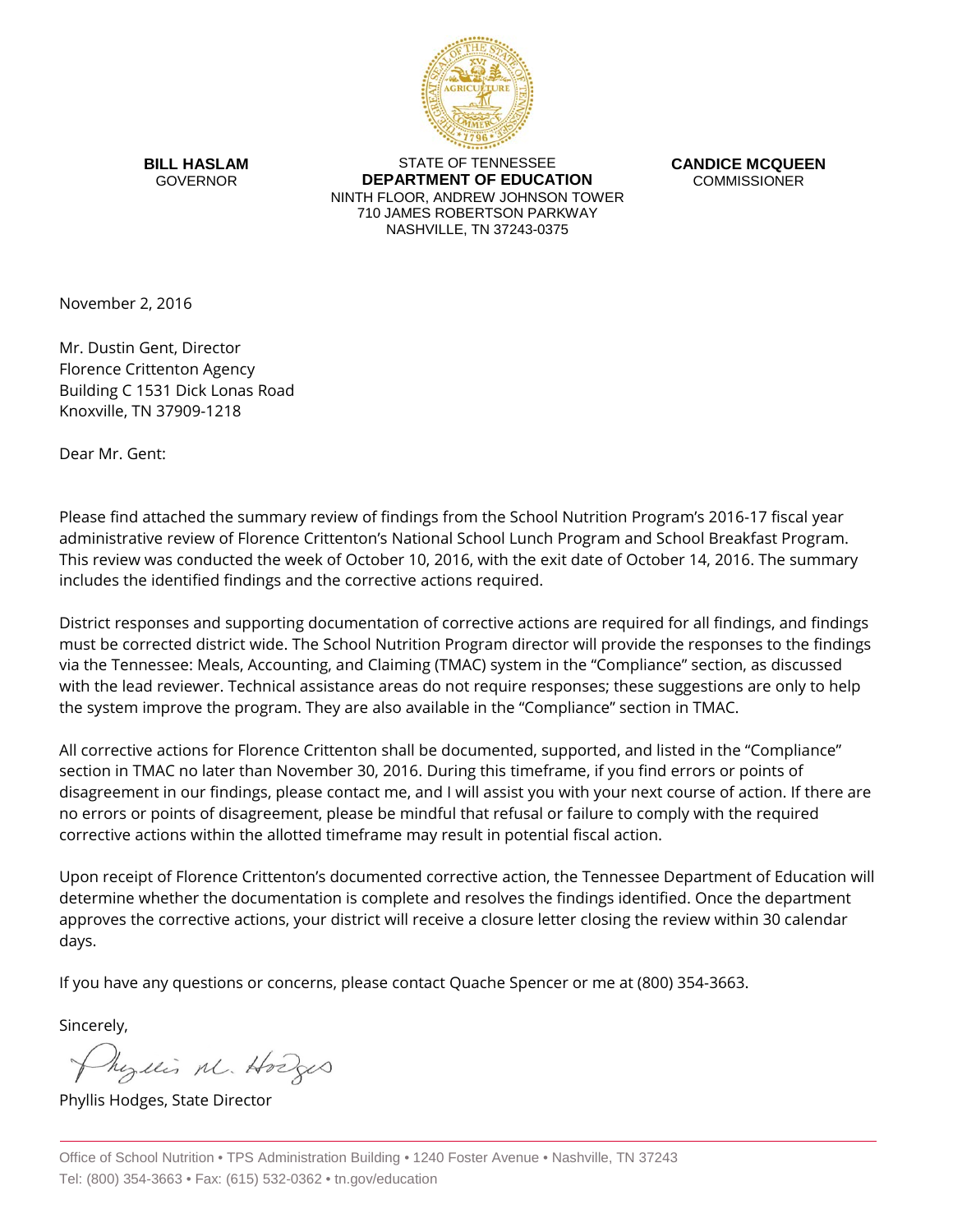

## **Florence Crittenton Agency (R260)**

**Review ID: 554**

## **Exit Conference Date: 10/14/2016**

Review Year: 2017

Month of Review: September

Lead Reviewer: Kristen Nauss

| <b>Findings ID</b><br><b>Finding Description</b><br><b>Required Corrective Action</b><br>Area |
|-----------------------------------------------------------------------------------------------|
|-----------------------------------------------------------------------------------------------|

## **SFA-Level Findings**

| 800 - Civil<br>Rights                   | $V - 0800$     | used on program materials.                                                                                                                                                                                             | The non-discrimination statement is not Place the non-discrimination statement on menu and daily<br>order form. |
|-----------------------------------------|----------------|------------------------------------------------------------------------------------------------------------------------------------------------------------------------------------------------------------------------|-----------------------------------------------------------------------------------------------------------------|
| Resource Mgt<br>Comprehensive<br>Review | <b>V-RMCRF</b> | Adult meal prices are only \$3.00, which<br>did not meet the minimum \$3.46 for<br>SY2015-16, which follows the formula<br>of: free reimbursement plus commodity<br>value.                                             | Raise meal prices to at least the SY2016-17 price of \$3.58.                                                    |
| Resource Mgt<br>Comprehensive<br>Review | <b>V-RMCRF</b> | The agency is charging food costs for<br>their dinner program to the foodservice<br>account, though reimbursement from<br>the National School Lunch and School<br>Breakfast Programs cannot support<br>these expenses. | Account for the dinner food costs separately from<br>breakfast, lunch, and snack food costs.                    |

## **Site-Level Findings: Florence Crittenton Agency (0010)**

| 1400 - Food<br>Safety            | $V-1400$ | staff are not utilizing the plan,<br>evidenced by the fact that it has not<br>been updated since 2013, SOPs are not<br>signed off on, and terminology and<br>sample logs are not the ones in use. | While a HACCP plan is available, current Update the current plan or create a new one.                    |
|----------------------------------|----------|---------------------------------------------------------------------------------------------------------------------------------------------------------------------------------------------------|----------------------------------------------------------------------------------------------------------|
| 1400 - Food<br>Safety            | $V-1400$ | Onsite storage violations were<br>observed. Dishwashing detergent was<br>stored with food.                                                                                                        | Remove detergent from storeroom and place in alternate<br>location.                                      |
| 1400 - Food<br>Safety            | $V-1400$ | Quinoa was found as product of Peru,<br>but was not listed on the Buy American<br>waiver.                                                                                                         | Request a full list of Buy American exceptions from your<br>vendor or request a domestic alternative.    |
| $1700 -$<br>Afterschool<br>Snack | $V-1700$ | Menus indicate non-whole grain and 0.5<br>oz. grain products are served.                                                                                                                          | Update snack menu to include whole grain products and a<br>minimum of 1 oz. grain, when grain is served. |
| $1700 -$<br>Afterschool<br>Snack | $V-1700$ | The afterschool snack program has not<br>been monitored in the last year.                                                                                                                         | Monitor afterschool snack program.                                                                       |
| 300 - Meal<br>Counting and       | $V-0300$ | Rosters were entered incorrectly into<br>the software program and one roster                                                                                                                      | Ensure rosters are entered correctly daily and kept on file.                                             |